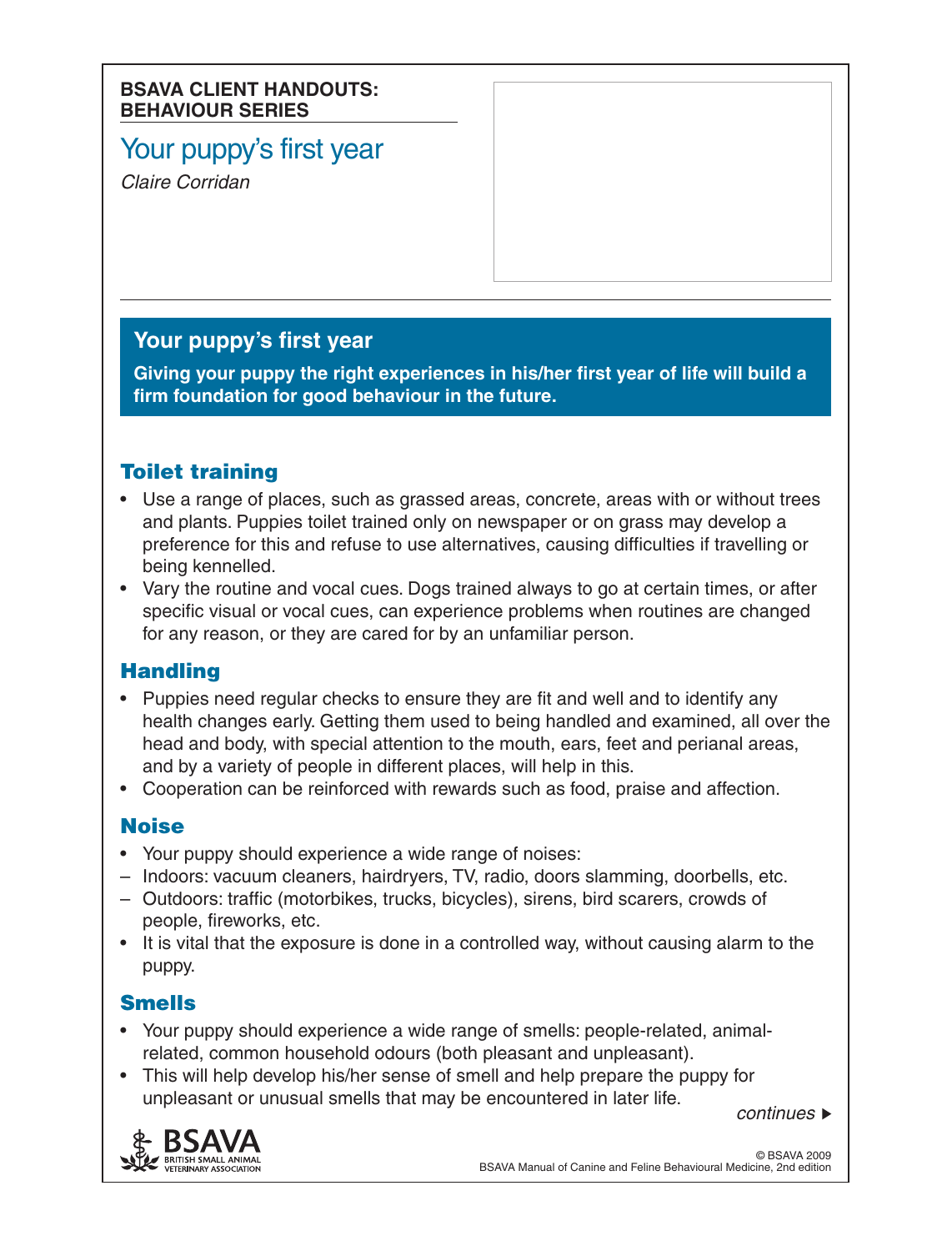#### **BSAVA CLIENT HANDOUTS: BEHAVIOUR SERIES**

# Your puppy's first year

*continued*

#### **Other dogs**

- Your puppy should meet a variety of dogs of different age, breed, sex and reproductive status.
- Exposure should be supervised and carefully managed so puppies are neither fearful nor over-confident during interactions.

## Other animals

- Introduce your puppy to a range of animals, such as cats, rabbits, horses, sheep, cattle, chickens, etc.
- Irrespective of whether the puppy is likely to be living in close contact with other species, it is important that they can get used to them so they are not fearful or aggressive in later life.

#### People

- Your puppy should meet a variety of people of different age, sex and appearance (skin colour, wearing glasses, with a beard or moustache) and in a variety of clothing (hats, uniforms, carrying cases, bags, umbrellas).
- Exposure to children of varying ages is of particular benefit, irrespective of whether the puppy is likely to be living in a household with children.
- Exposure should be supervised and carefully managed so puppies are neither fearful nor over-confident during interactions.

## **Transport**

- Puppies can get used to car travel from an early age. They must be positioned safely and securely, and provided with a comfortable sitting/lying area.
- Start with short journeys, progressing to longer journeys depending on the puppy's response.
- Use of public transport, such as buses, trains and ferries, can be an enriching experience.

## Being alone

- Puppies must learn to spend time on their own and to stimulate or entertain themselves with or without the aid of toys and chew items. This teaches self-reliance and independence while settling quietly in a safe location.
- Spending time with family or friends in the absence of their owner helps puppies develop coping mechanisms for being cared for by others should the need arise.

*continues*